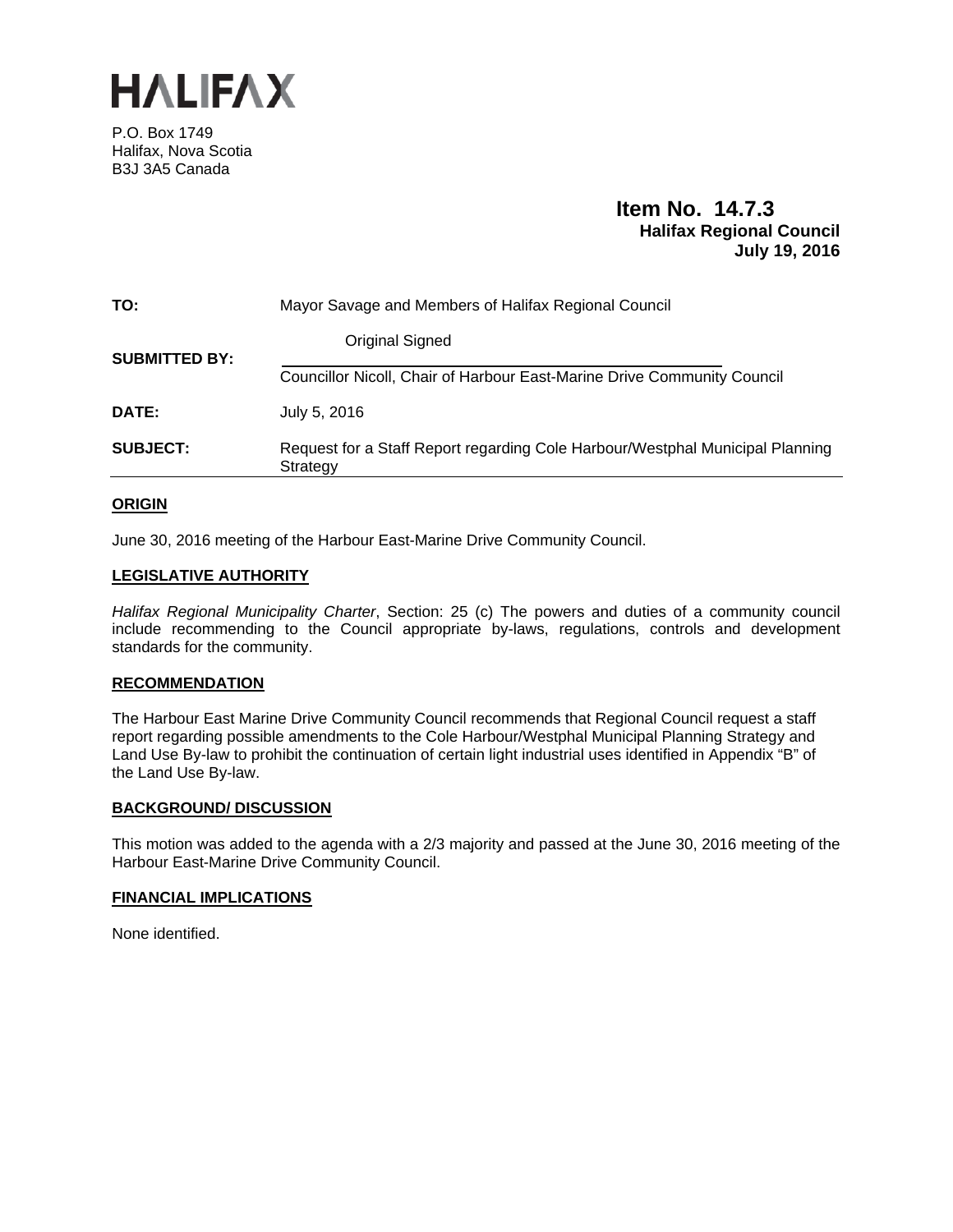#### **RISK CONSIDERATION**

There are no significant risks associated with the recommendations in this Report. The risks considered rate Low.

#### **COMMUNITY ENGAGEMENT**

Harbour East-Marine Drive Community Council is comprised of five duly elected members of Council. Meetings are held monthly and are open to the public, unless otherwise stated. Agendas and minutes are available on the web.

#### **ENVIRONMENTAL IMPLICATIONS**

None identified.

#### **ALTERNATIVES**

Community Council did not identify any alternatives.

#### **ATTACHMENTS**

Attachment 1 – Councillor Request for Consideration Form from June 30, 2016 meeting of Harbour East-Marine Drive Community Council

A copy of this report can be obtained online at http://www.halifax.ca/council/agendasc/cagenda.php then choose the appropriate meeting date, or by contacting the Office of the Municipal Clerk at 902.490.4210, or Fax 902.490.4208.

Report Prepared by: Cathy Collett, Legislative Assistant, 902.490.6517